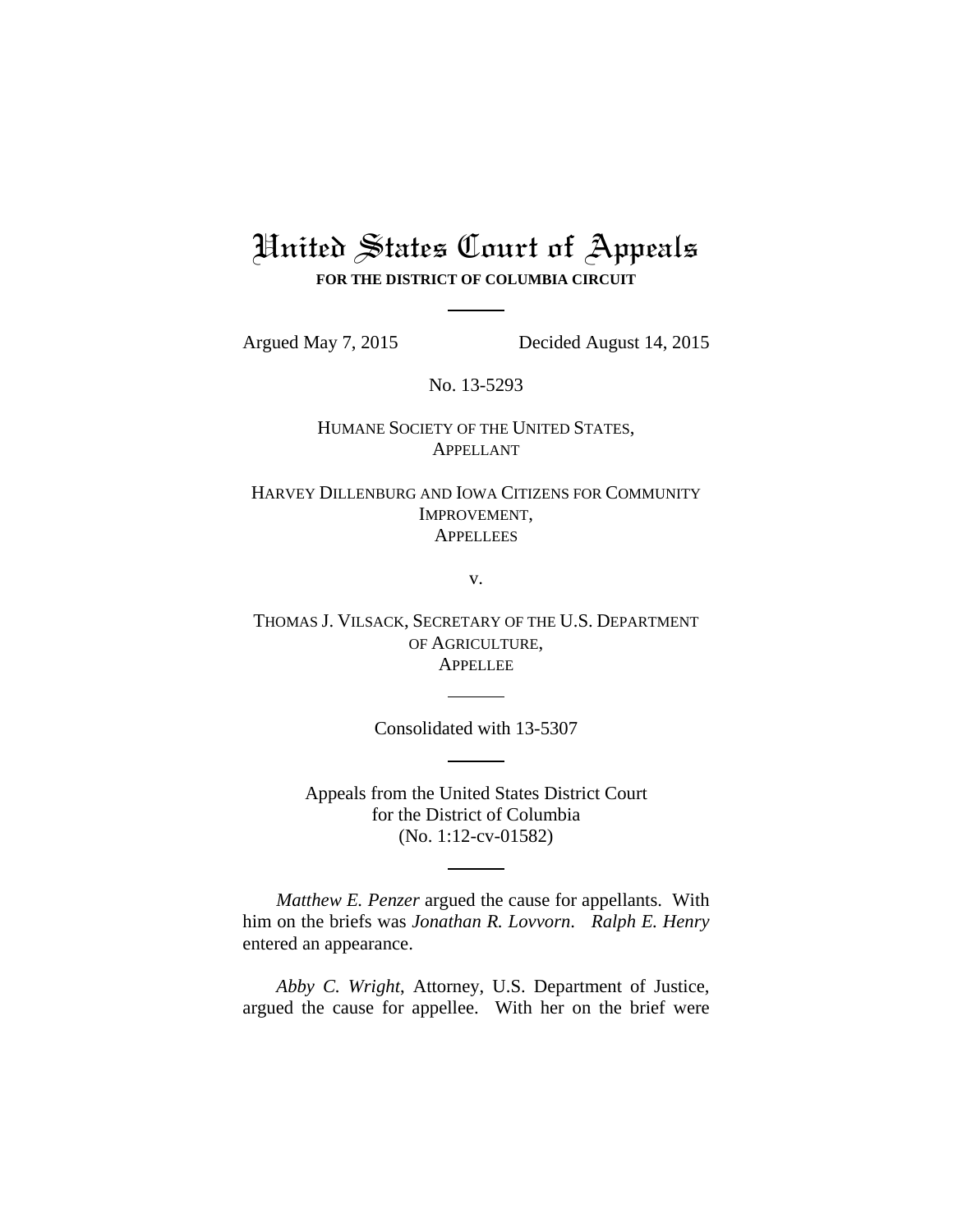*Ronald C. Machen Jr.*, U.S. Attorney at the time the brief was filed, and *Scott R. McIntosh*, Attorney.

Before: GRIFFITH, SRINIVASAN and PILLARD, *Circuit Judges*.

### Opinion for the Court filed by *Circuit Judge* PILLARD.

PILLARD, *Circuit Judge*: The plaintiffs, a pork producer named Harvey Dillenburg and two animal welfare organizations who count pork producers among their members, claim that the National Pork Board has misappropriated millions of dollars from a fund for pork promotion into which pork producers are required to pay. The plaintiffs filed suit in federal district court and the court dismissed their claim for a lack of standing. We reverse.

#### **I.**

The National Pork Board is a quasi-governmental entity responsible for administering a federal regulatory scheme known as the "Pork Order." *See* 7 U.S.C. § 4808; *see also*  7 C.F.R. Part 1230. The Order implements the Pork Act, 7 U.S.C. §§ 4801-19, the purpose of which is to promote pork in the marketplace, *see* 7 U.S.C. § 4801(b)(1). The Board strengthens, maintains, develops, and expands markets for pork and pork products through research and consumer information campaigns. In exchange for the Board's efforts on behalf of their industry, pork producers pay the Board a special assessment on each hog they import or sell. *See*  7 C.F.R. § 1230.71(b).

In 2006, the Board, with the approval of the Secretary of the Department of Agriculture, bought four trademarks associated with the slogan *Pork: The Other White Meat*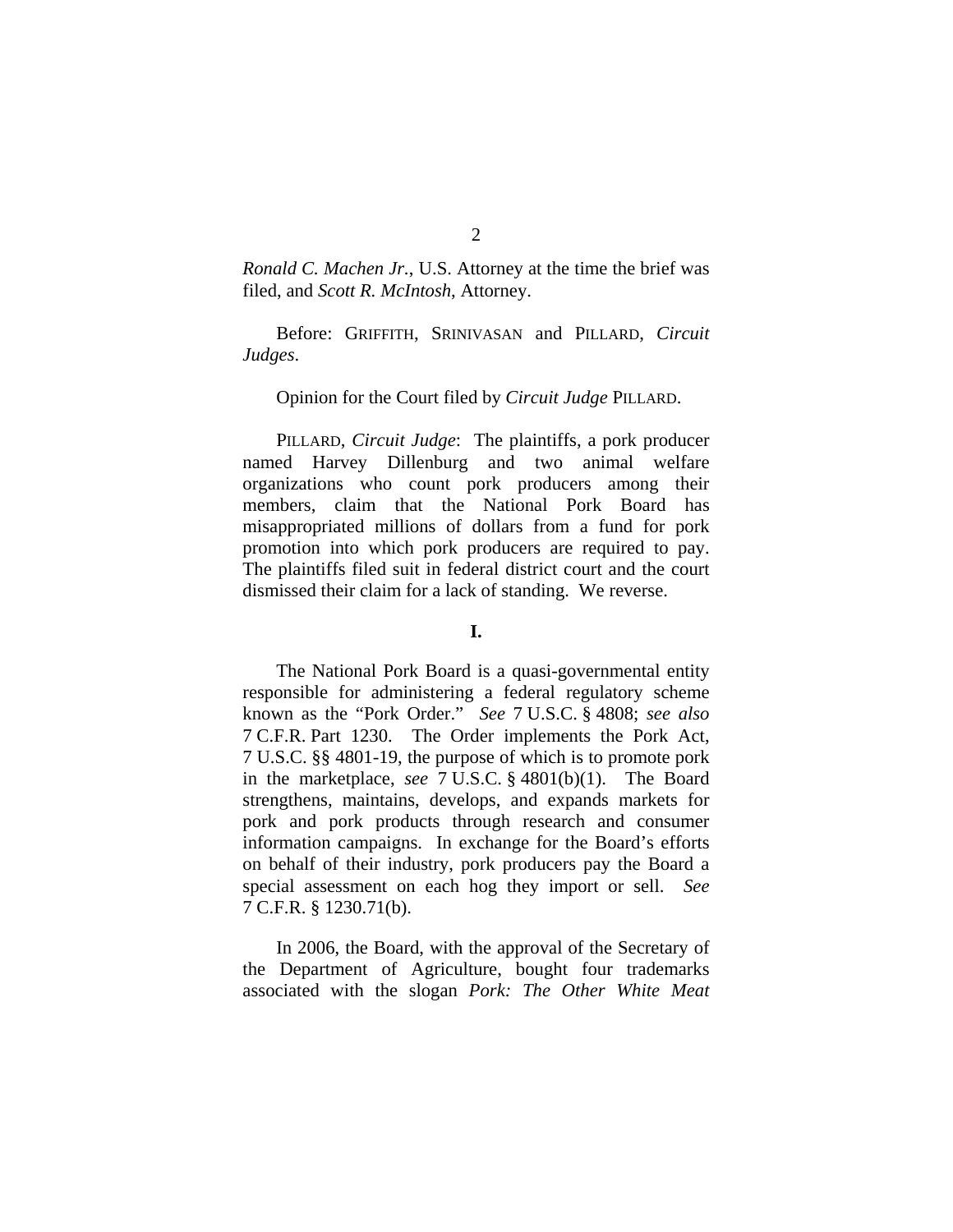(hereinafter "the slogan" or "the mark") from the National Pork Producers Council, an industry trade group, for \$60 million.<sup>1</sup> The payment terms provide that the Board will pay the Council \$3 million annually for twenty years. The Board can terminate the payments at any time with one year's notice, in which case ownership of the phrase reverts back to the Council. Five years after buying the mark, the Board replaced it with a new motto, *Pork: Be Inspired*. Now the Board keeps the initial slogan around as a "heritage brand" that it does not feature in its advertising.

The plaintiffs claim that the Board did not buy the slogan for its value as a marketing tool. They allege that the Board used the purchase of the slogan as a means to cut a sweetheart deal with the Council to keep the Council in business and support its lobbying efforts. They maintain that the Board overpaid for the slogan and that the Board's shift to the *Pork: Be Inspired* campaign makes the initial slogan all but worthless. According to the plaintiffs, the purchase of the mark and continued payment for it was and is arbitrary and capricious. The plaintiffs also argue that the Board's purchase of the slogan with the purpose of supporting the Council's lobbying efforts violates the Pork Act and Order's prohibitions against the Board spending funds to influence legislation. *See* 7 U.S.C. § 4809(e); 7 C.F.R. § 1230.74.

The plaintiffs sued the Secretary of the Department of Agriculture under the Administrative Procedure Act seeking

 $\overline{a}$ 

<sup>&</sup>lt;sup>1</sup> The Secretary of the Department of Agriculture is charged with reviewing and approving the Board's actions. *See*  7 U.S.C. § 4808(b)(3); 7 C.F.R. § 1230.60(a). In this opinion, for clarity and concision, we attribute Board-recommended, Secretaryapproved actions to the Board even though ultimate authority and liability for those actions runs against the Secretary.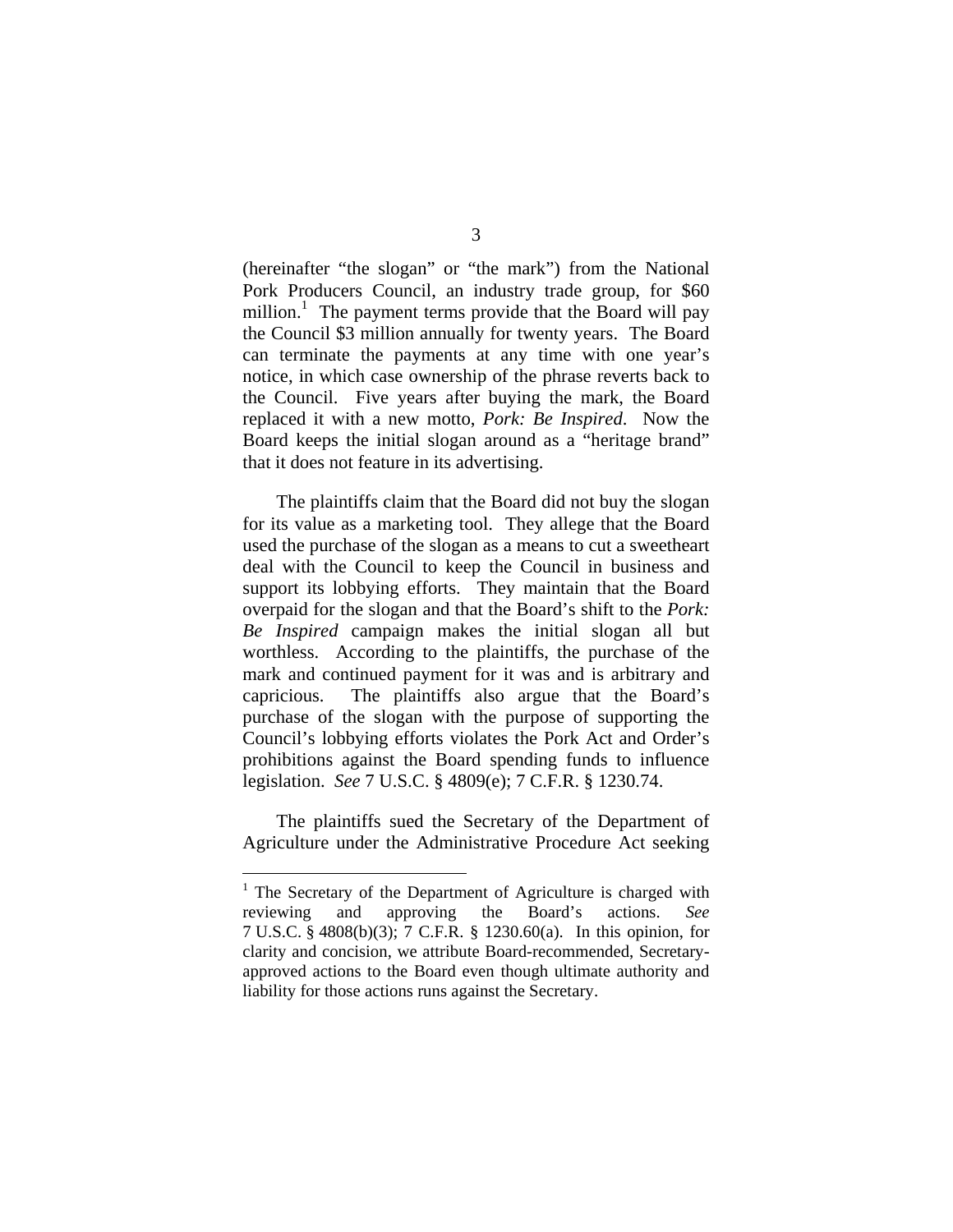an order enjoining the Board's further payments to the Council and directing the Secretary to claw back what payments he can from the deal. The district court dismissed the plaintiffs' suit for lack of Article III standing. *See Humane Soc'y v. Vilsack*, 19 F. Supp. 3d 24, 29 (D.D.C. 2013). The court held that Dillenburg failed to establish an injury in fact fairly traceable to the Board's actions that is likely to be redressed by a favorable decision. *Id.* at 34-42. It also held that the two plaintiff organizations could not establish standing to sue in their own right or on behalf of their pork-producing members. *Id.* at 42-47. The plaintiffs appealed via separate notices and we consolidated the cases for review.

For the reasons that follow, we reverse and remand. This case involves a concrete and particularized harm caused by an agency's failure to confer a direct economic benefit on a statutory beneficiary. We also reject the government's argument that the plaintiffs have failed to exhaust their administrative remedies. The statute's provision for administrative review would not offer the plaintiffs adequate relief, and therefore they were not required to pursue it.

# **II.**

This suit ended on a motion to dismiss. We review such dismissals *de novo*. *Mendoza v. Perez*, 754 F.3d 1002, 1010 (D.C. Cir. 2014). To survive a motion to dismiss for lack of standing, a complaint must state a plausible claim that the plaintiff has suffered an injury in fact fairly traceable to the actions of the defendant that is likely to be redressed by a favorable decision on the merits. *See Lujan v. Defenders of Wildlife*, 504 U.S. 555, 560-61 (1992); *see also Ashcroft v. Iqbal*, 556 U.S. 662, 678 (2009). Determining a claim's plausibility is "a context-specific task that requires the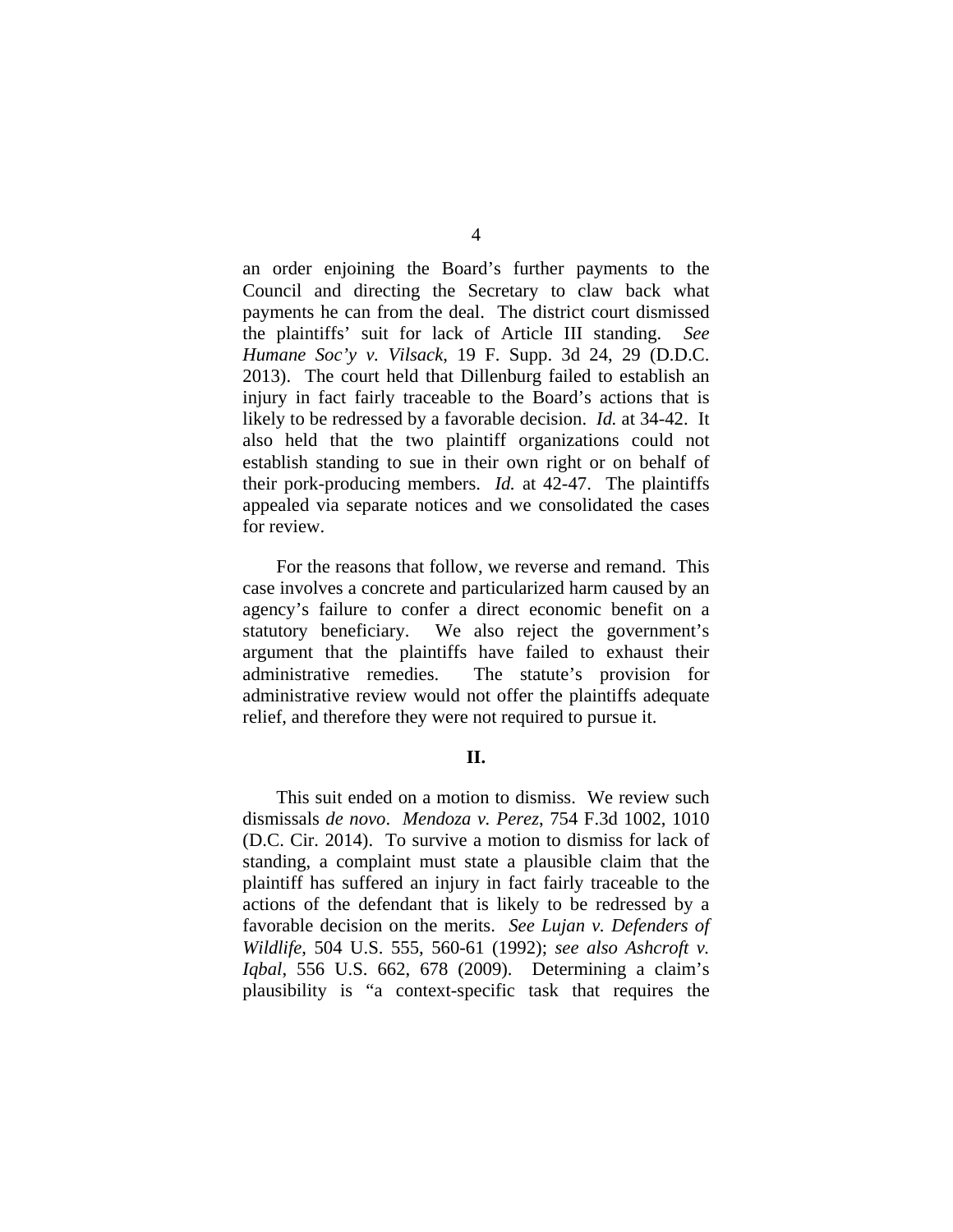reviewing court to draw on its judicial experience and common sense." *Iqbal*, 556 U.S. at 679. We accept facts alleged in the complaint as true and draw all reasonable inferences from those facts in the plaintiffs' favor. *Bell Atl. Corp. v. Twombly*, 550 U.S. 544, 556-57 (2007).

#### **A.**

Dillenburg has made out a plausible claim to Article III standing. His argument is simple. He says that his return on his investment has been diminished by the Board's unlawful payments of \$3 million per year for *Pork: The Other White Meat*. If the Board stopped paying for the slogan, recouped funds unlawfully channeled to the Council, and devoted the money saved to more effective pork promotions, Dillenburg's alleged harm would be at least partially redressed. Amend. Compl. ¶¶ 15, 128, J.A. 11, 34. That claim, if supported by sufficient factual allegations to "nudge [it] . . . from conceivable to plausible," *Twombly*, 550 U.S. at 570, is sufficient to establish Article III standing. Dillenburg's claim readily clears that line.

As an initial matter, Dillenburg has alleged a "concrete and particularized" injury. *Lujan*, 504 U.S. at 560. He has alleged facts plausibly showing that the mark was worth less than its \$60 million purchase price. Between 2001 and 2004, the Board paid the Council one dollar per year to license the slogan*.* Amend. Compl. ¶ 59, J.A. 20. In 2004, the Board negotiated a new five-year license with the Council, providing that payments would increase from one dollar per year to \$818,000 for three years before reverting back to one dollar per year for the final two years. *Id.* ¶¶ 63, 109, J.A. 21-22, 30-31. The plaintiffs allege that the Board's CEO wrote that the increased license fee was negotiated to "allow the [Council] to get the money they need for the next four years."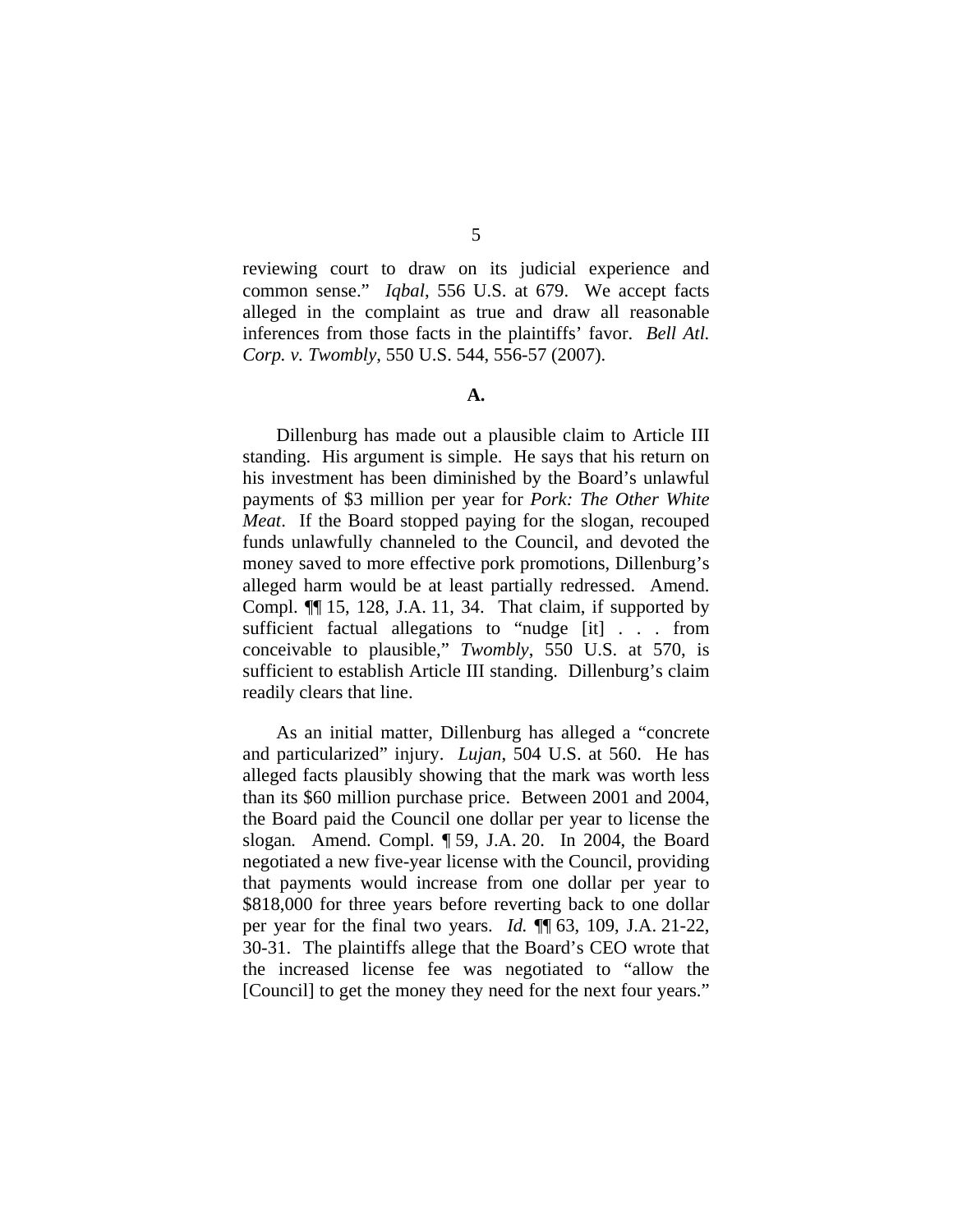*Id.* 163, J.A. 21-22. Before the Board entered the new licensing agreement, the Board's own economist recommended that the Board pay no more than \$375,000 annually to license the mark. *Id.* ¶ 64, J.A. 22. He also advised the Board that it was in a powerful position to dictate favorable terms to the Council because there would be few other buyers willing to purchase a generic slogan closely identified with the promotion of pork. *Id.* ¶ 83, J.A. 25-26. Indeed, there were no competing offers to purchase the slogan. *Id.* ¶ 84, J.A. 26. Those facts raise a plausible inference that the slogan was not worth its purchase price at the time, and is not worth \$3 million per year now.

Dillenburg also alleged facts tending to show that the Board's purchase of the mark was not negotiated at arm's length, which increased the plausibility of allegations that the Board paid too much. According to the complaint, the Council and the Board have been intertwined intimately since the Board's formation in the mid-1980s. *Id.* ¶¶ 43-45, 55, J.A. 17, 19-20. The Council lobbied for passage of the Pork Act, and it proposed the text that ultimately served as the foundation for the Pork Order. *Id.* ¶¶ 43, 45, J.A. 17. The Council played an instrumental role in developing the slogan, vetting possible promotions for the Board to undertake, and engaging with advertising agencies to develop them. *Id.* ¶¶ 46-54, J.A. 18-19. Even though the Board paid for the mark's development, the Council registered the mark in its own name and as its sole owner. *Id.* ¶¶ 52-53, J.A. 19. The Board and the Council were so enmeshed that, in 1986 when the Board voted to adopt the campaign and so committed itself to spend tens of millions of dollars in assessment funds over two decades on the promotion, it did not execute any licensing agreement or fee contract to formalize that arrangement. *Id.* ¶ 51, J.A. 19. The Department of Agriculture's Office of Inspector General concluded in a 1999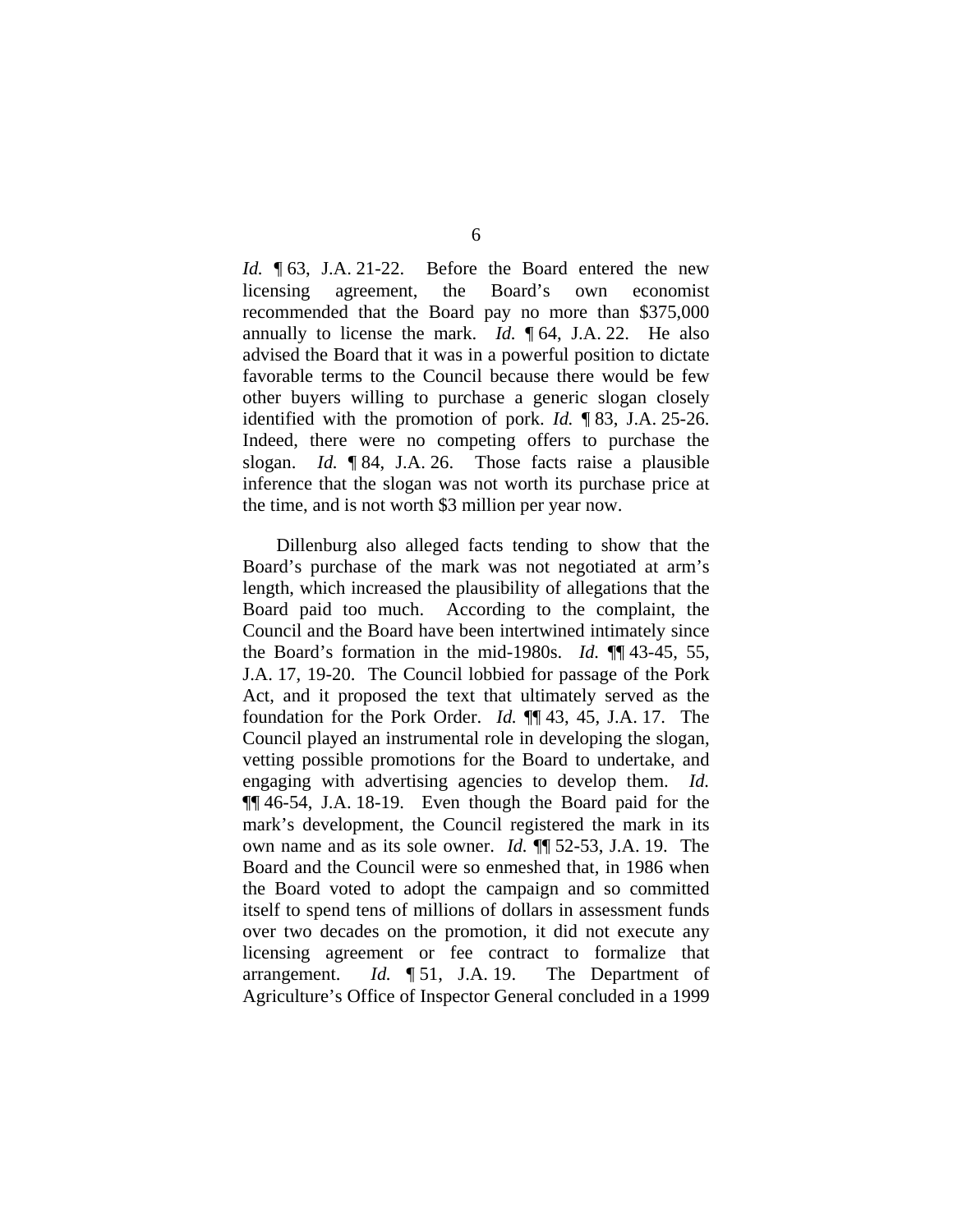audit that the Board had "relinquished too much authority to its primary contractor, the [Council], and ha[d] placed the [Council] in a position to exert undue influence over Board budgets and grant proposals." *Id.* ¶ 55, J.A. 19-20. That history, as alleged, raises a plausible inference that the Board's purchase was not the product of arm's-length negotiation.

Dillenburg has also alleged facts plausibly showing that, whatever its value when the Board purchased it, the mark is no longer worth \$3 million per year. In 2011, the Board replaced the slogan with a "proud new brand identity"—*Pork: Be Inspired*. *Id.* ¶ 100, J.A. 28. In the same press release in which it announced that it would be adopting *Pork: Be Inspired*, the Board stated that the initial mark would be treated as a "heritage brand," and that "*The Other White Meat* campaign will not be featured in advertising." *Id.* ¶ 101, J.A. 29. The Board's replacement of the mark with *Pork: Be Inspired* justifies the inference that the mark is no longer worth \$3 million annually.

That inference is strengthened by the fact that when the Board valued the mark and negotiated its purchase in 2006, it expressly assumed that it would be using the slogan as its primary brand identity for the indefinite future. *Id.* ¶¶ 105- 106, J.A. 29-30. At that time, the Board reasoned that it could either purchase the mark from the Council, or spend millions of dollars building a new brand identity. *Id.* ¶¶ 68-72, J.A. 22-23. The Board chose to purchase the slogan. *Id.* ¶ 71, J.A. 23. In a letter seeking approval for the purchase from the Department of Agriculture, the Board stated that its "primary objective" was to purchase the mark for less than the estimated cost of establishing the new brand identity. *Id.* ¶ 72, J.A. 23. The Board's valuation of the slogan incorporated the assumption that it would serve as the Board's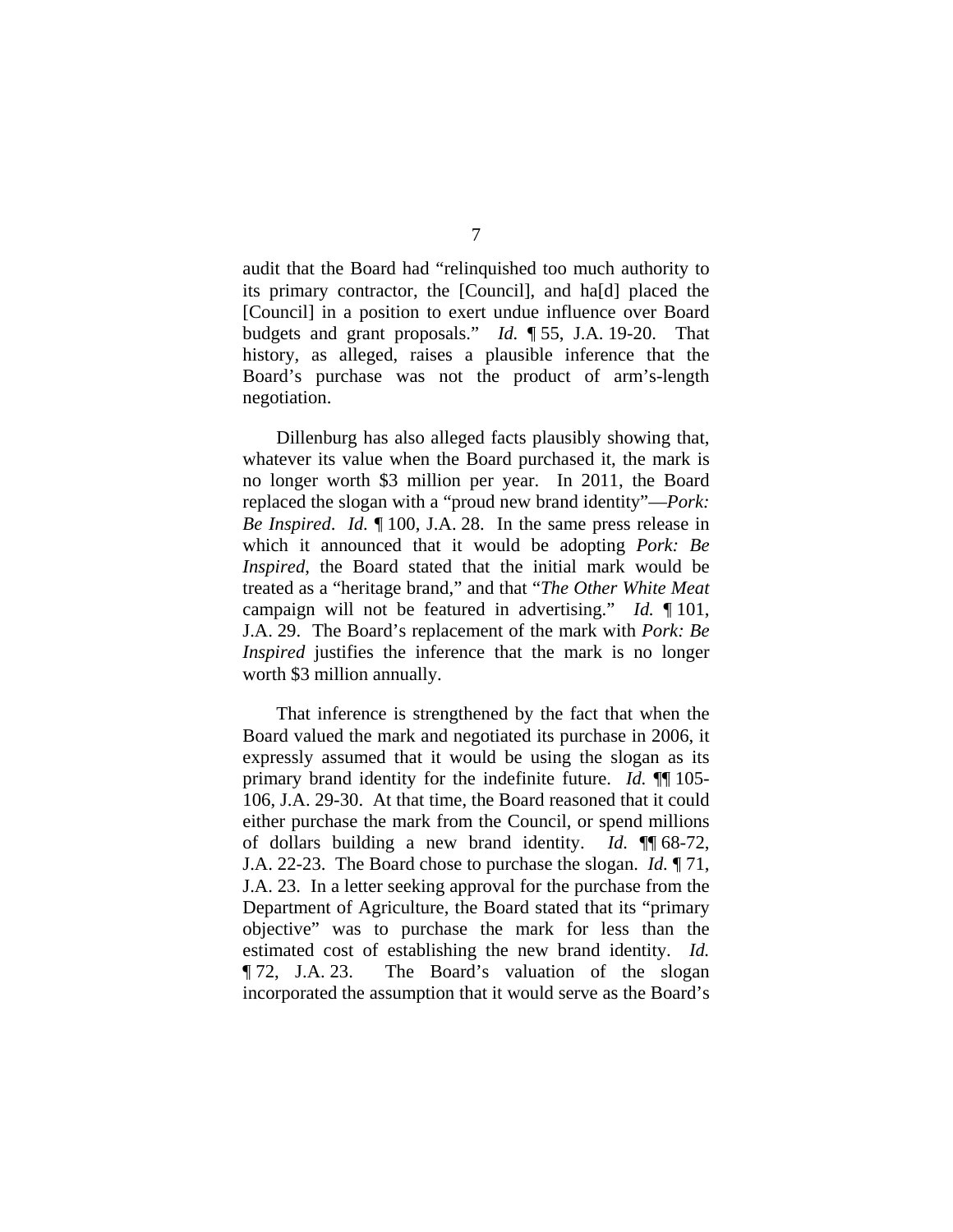primary brand identity in the future. Now that it is no longer the Board's primary brand identity, the slogan is likely worth substantially less than the \$3 million per year the Board pays for it.

Those allegations establish Dillenburg's Article III standing. Dillenburg's injury is a classic form of concrete and particularized harm: actual economic loss. *See Sierra Club v. Morton*, 405 U.S. 727, 736-37 (1972); *Shaw v. Marriott Int'l, Inc.*, 605 F.3d 1039, 1042 (D.C. Cir. 2010). The Board's allegedly unlawful overpayments for an advertising campaign it does not use divert funds from other promotions. Because of that pork demand is lower, and thus the price at which pork producers can sell their hogs is lower than it would be if the Board were spending those funds on legitimate promotions and other demand-enhancing campaigns rather than squandering them with the Council. The misuse of the assessment funds cognizably harms Dillenburg's bottom line. *See, e.g.*, *United Transp. Union v. ICC*, 891 F.2d 908, 912 n.7 (D.C. Cir. 1989) (explaining that "courts routinely credit" allegations founded on the "application of basic economic logic"); *see also Clinton v. City of New York*, 524 U.S. 417, 432-33 (1998) (explaining that a "petitioner who is likely to suffer economic injury as a result of [governmental action] that changes market conditions satisfies" Article's III injuryin-fact requirement) (alterations in original) (quoting 3 Kenneth Culp Davis & Richard J. Pierce, Jr., *Administrative Law Treatise* 13-14 (3d ed. 1994)).

Traceability and redressability readily follow. Dillenburg's harm is caused by the Board's failure to spend his mandatory assessment funds on legitimate promotions. The harm is thus "fairly traceable" to the challenged action. *Lujan*, 504 U.S. at 560 (internal quotation marks omitted). Furthermore, if the Board were ordered to stop paying \$3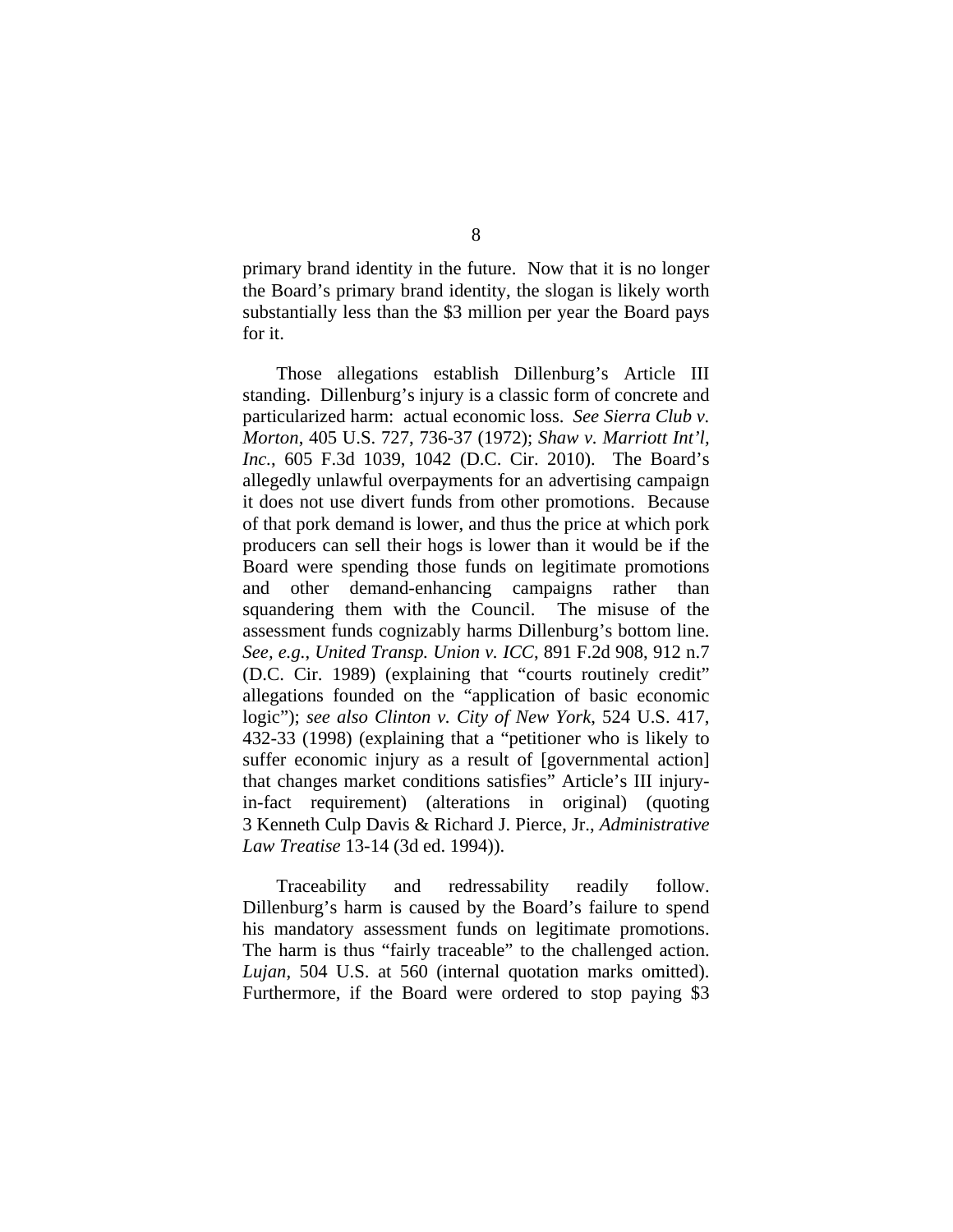million annually for the mark, it would be required by law to use those funds reasonably and for legitimate purposes, an outcome likely at least partially to redress his injury. *See Massachusetts v. EPA*, 549 U.S. 497, 525-26 (2007) (explaining that litigation success need only partially redress a plaintiff's injury to meet the redressability requirement). The close relationship between a holding that the funds are being unlawfully used and a remedy that would make them available for lawful, more effective uses makes it "likely, as opposed to merely speculative, that the injury will be redressed by a favorable decision." *Lujan*, 504 U.S. at 561 (internal quotation marks omitted).

We therefore conclude that Dillenburg has alleged a plausible claim to Article III standing. Because we find that Dillenburg has standing, we need not and do not reach the arguments of the other plaintiffs regarding their standing. *See Mendoza*, 754 F.3d at 1010; *In re Navy Chaplaincy*, 697 F.3d 1171, 1178 (D.C. Cir. 2012).

## **B.**

The government argues that we should affirm the district court's order dismissing the complaint on the alternative ground that the plaintiffs failed to exhaust their administrative remedies. We reject that argument because the statute offers administrative relief that, in the context of this case, is too "doubtful and limited" to justify requiring the plaintiffs to pursue it. *Bowen v. Massachusetts*, 487 U.S. 879, 901 (1988).

Under the relevant provision of the Pork Act, any person subject to "an order" may petition the Secretary of the Department of Agriculture (1) "stating that such order, a provision of such order, or an obligation imposed in connection with such order is not in accordance with law" and (2) "requesting a modification of such order or an exemption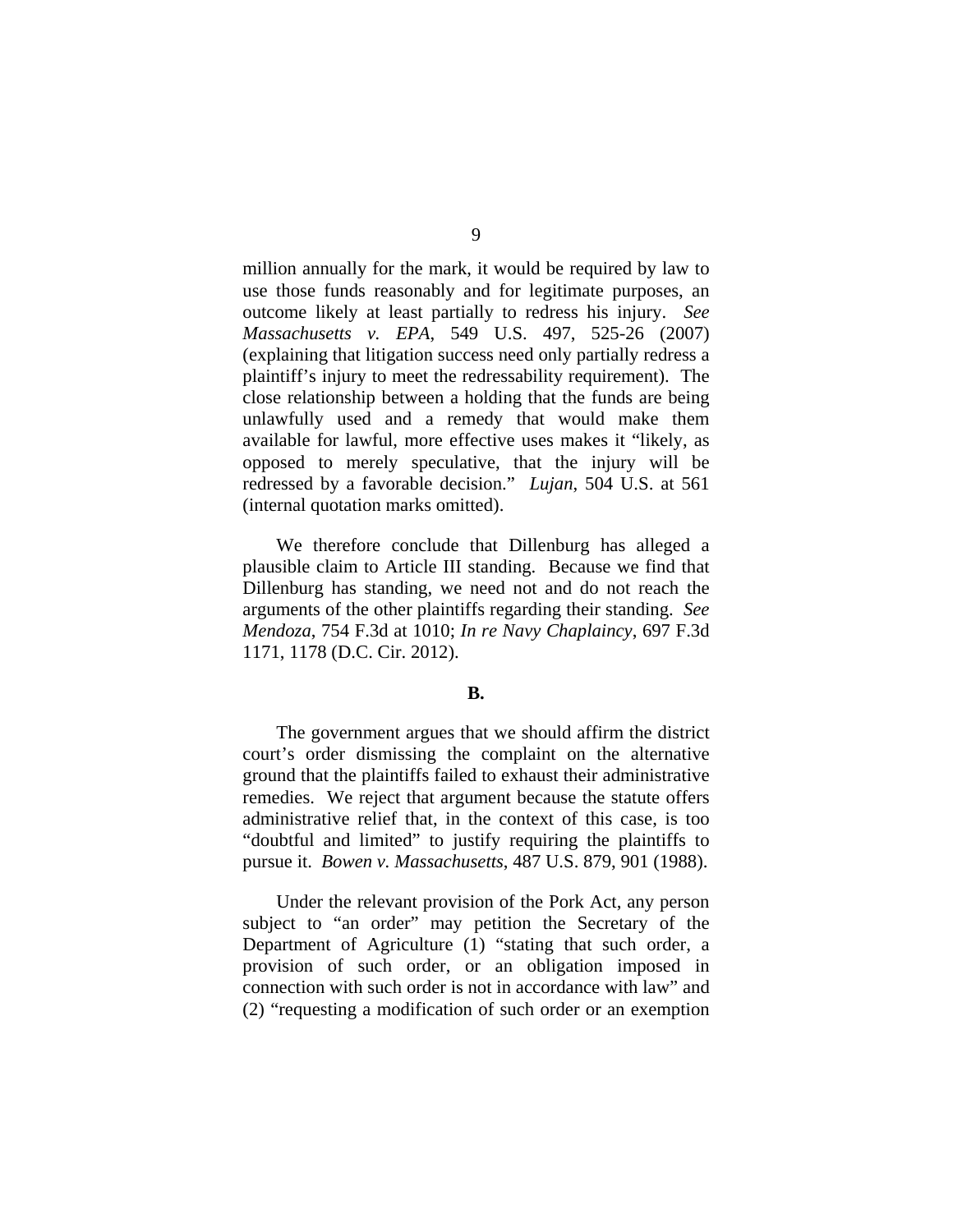from such order."  $7 \text{ U.S.C. }$  \$4814(a)(1). The government contends that the plaintiffs were required to petition the agency to exempt them from their payment obligations under the Pork Order, or seek a modification of the Pork Order prohibiting the Board from making the expenditures to which they objected. Appellee Br. 17-19.

There is reason to doubt that the exhaustion provision applies to the plaintiffs' claims at all. The statute provides that an individual subject to the Pork Order must "stat[e]" in his petition for relief "that such order, a provision of such order, or an obligation imposed in connection with such order is not in accordance with law."  $7 \text{ U.S.C.} \$   $4814(a)(1)(A)$ . But the plaintiffs are not claiming that any provision of the Pork Order itself is "not in accordance with law." The government asserts, however, that the plaintiffs fall within the provision because the Board's misappropriation of assessment funds transforms otherwise lawful assessments into "obligation[s] imposed in connection with" the Pork Order "not in accordance with law." *Id.* That is a strained reading of the provision.

Even assuming the plaintiffs came within the Pork Act's administrative relief provision, the only relief they could obtain would be inadequate. *See Bowen*, 487 U.S. at 901. The Act provides only two administrative remedies: "an exemption from" the Pork Order, or "a modification" of it. 7 U.S.C. § 4814(a)(1)(B). Neither of those remedies would provide plaintiffs anything like the relief they seek. *See Garcia v. Vilsack*, 563 F.3d 519, 522 (D.C. Cir. 2009) (explaining that administrative relief must be of the "same genre" as Administrative Procedure Act relief sought).

An exemption from assessments would not remedy the plaintiffs' harms. The plaintiffs seek specific performance.